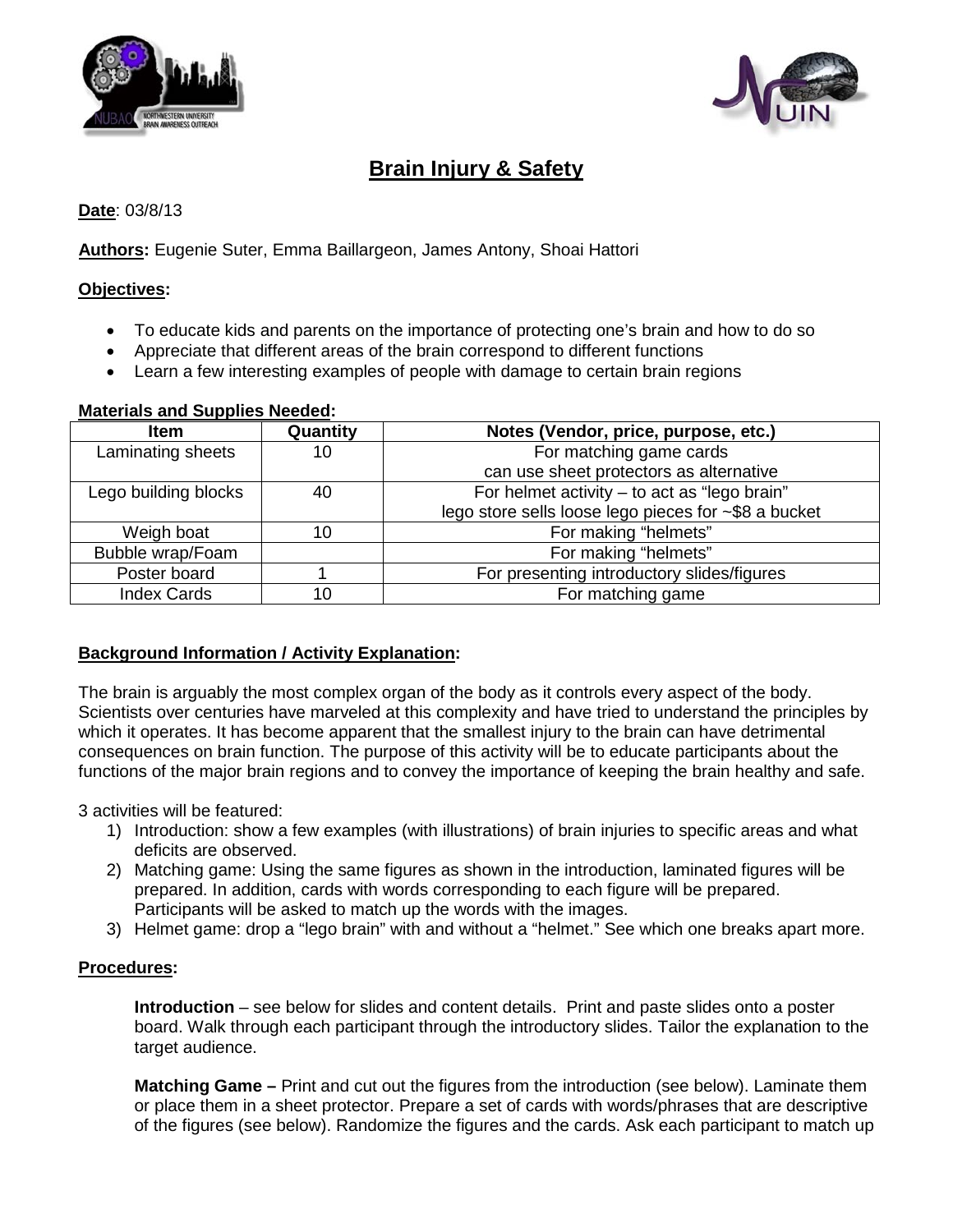the word cards with the appropriate figure. Because the same figures are used as in the intro, younger children should still be able to complete the game (let them refer back to introductory slides if they need help).

**Helmet Game** – Put a few lego pieces together to create a "lego brain." Make 2 sets (example below). Drop one of the lego brains and see how much the pieces break apart. With the next set, place it inside a "helmet" made out of various materials like plastic weigh boats lined with foam or bubble wrap. Drop the second lego brain and compare which lego brain breaks apart more, the one with the helmet or without the helmet. Depending on the number of people, time, and supplies, allow participants to build their own helmet. Emphasize to parents and kids about helmet safety.

## **Additional Information (advice, spiel, links, figures, etc.)**

### **Introduction**

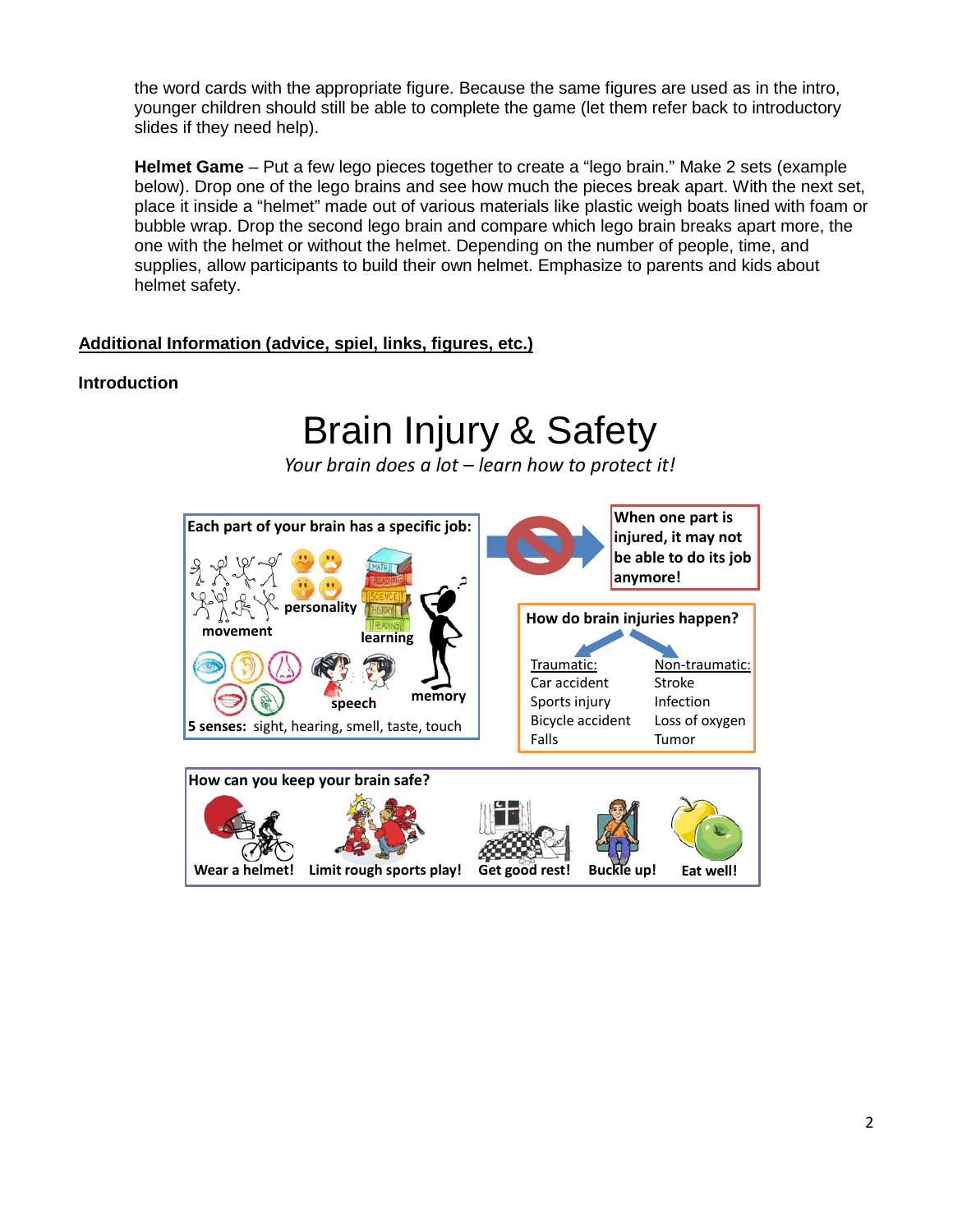## **Concussion**

**Cause:** Bruising of the brain, nerve or blood vessel damage

**Symptoms:** Confusion, nausea, loss of memory or consciousness

**Case:** Justin Bieber suffered a concussion from hitting his head on a glass wall





### **Stroke**

**Cause:** Blood vessel block or leak in the brain **Symptoms:** Many; control of movement, speech, comprehension, etc. can be affected **Case:** In 2012 Senator Kirk from Illinois suffered a stroke that affected his right motor cortex

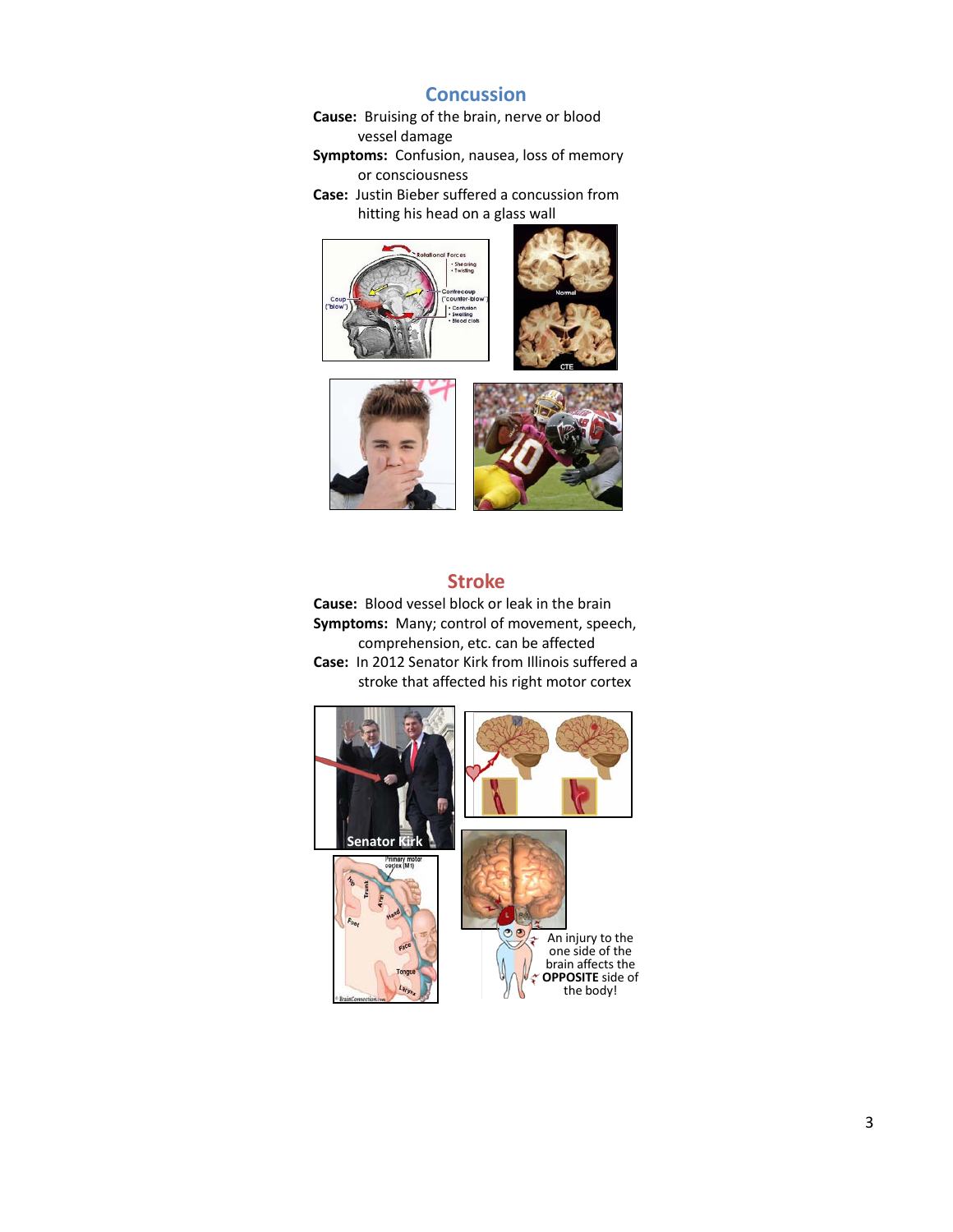## **Hippocampus Injury**

**Cause:** Loss of oxygen, traumatic injury

- **Symptoms:** Unable to form new memories, disorientation
- **Case:** Patient H.M is one of the first cases of damage to the Hippocampus in the 1950s



#### **Declarative Memory**



## **Spinal Cord Injury**

**Cause:** Trauma, fall, car accident, inflammatory disease, etc.

**Symptoms:** Loss of the ability to sense or move parts of the body below the site of injury

**Case:** Amanda McGrory, an olympic marathoner became paralyzed when she was 5





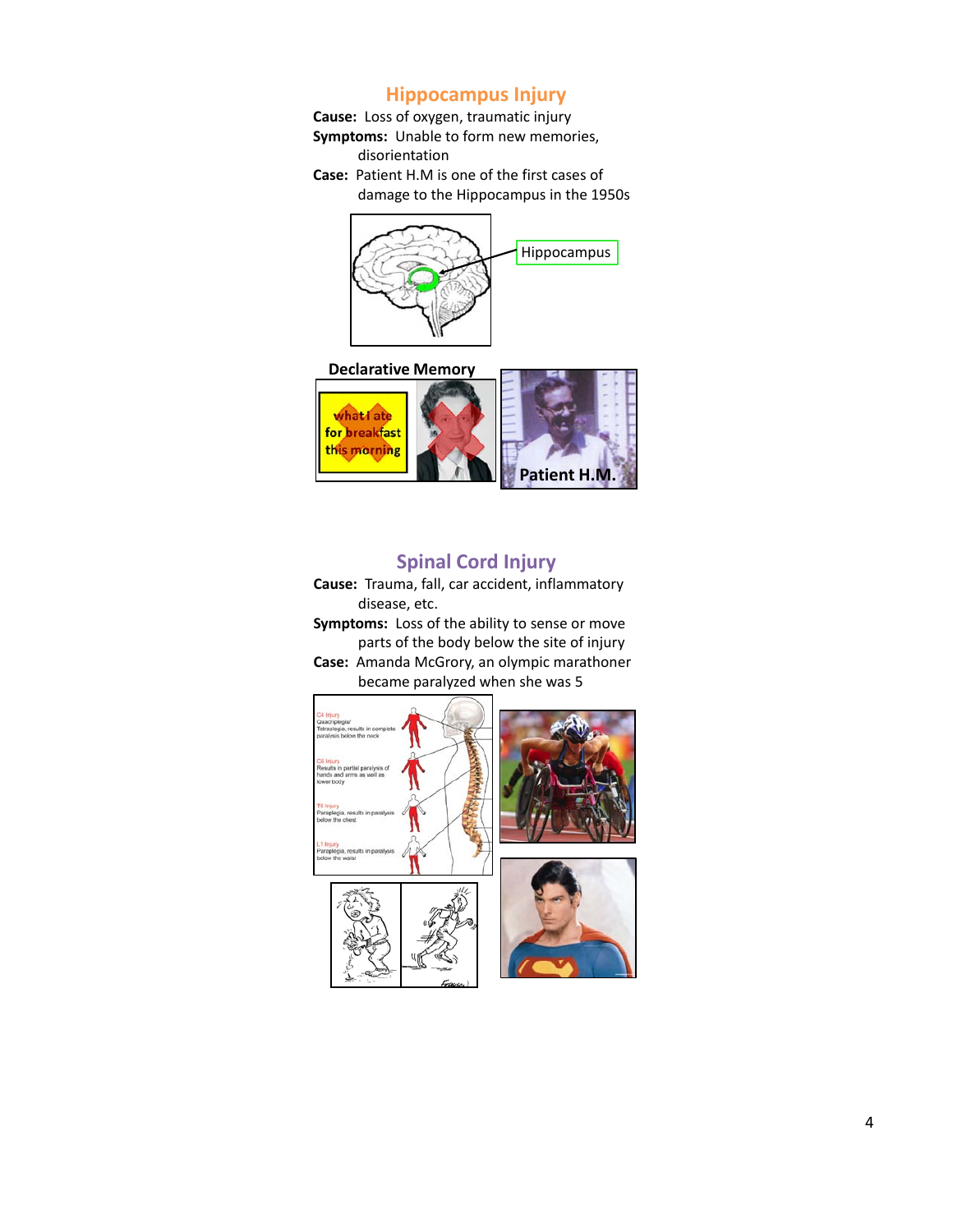## **Frontal Lobe Injury**

**Cause:** Trauma to the front of the head, car accidents, etc.

**Symptoms:** Personality changes, trouble in social situations, impulsive behavior

**Case:** In 1848 Phineas Gage was working on the railroad and a metal rod he was using exploded and shot through his frontal lobe



## **Cerebellum Injury**

- **Cause:** Trauma to the back of the head, car accidents, etc.
- **Symptoms:** Trouble with coordination and balance, unsteady movements
- **Case:** YOU! At the prism goggle activity today you will have the chance to experience temporary changes to the cerebellum



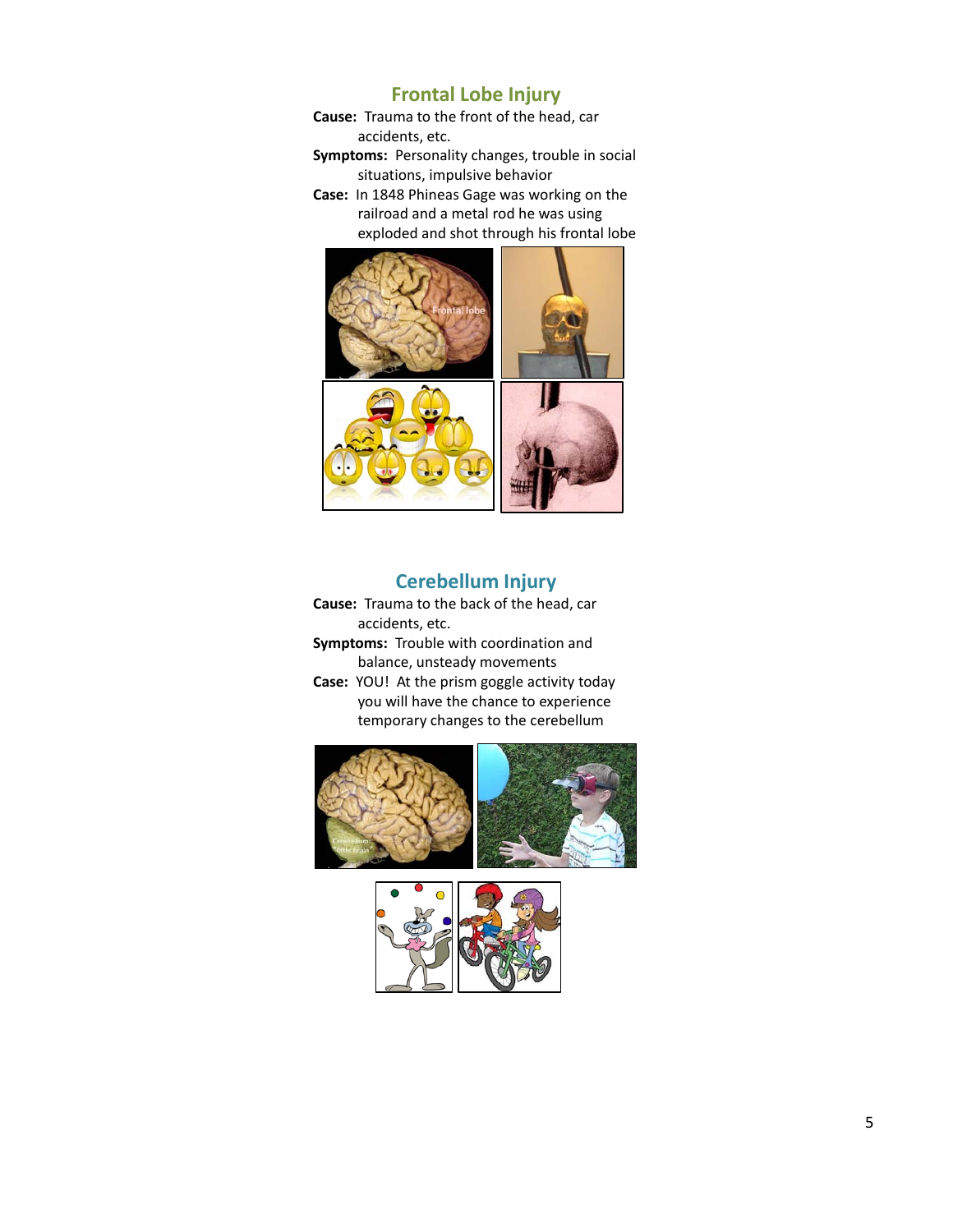## **Matching Game**

Sample matching sets – feel free to amend and/or make additional matching sets

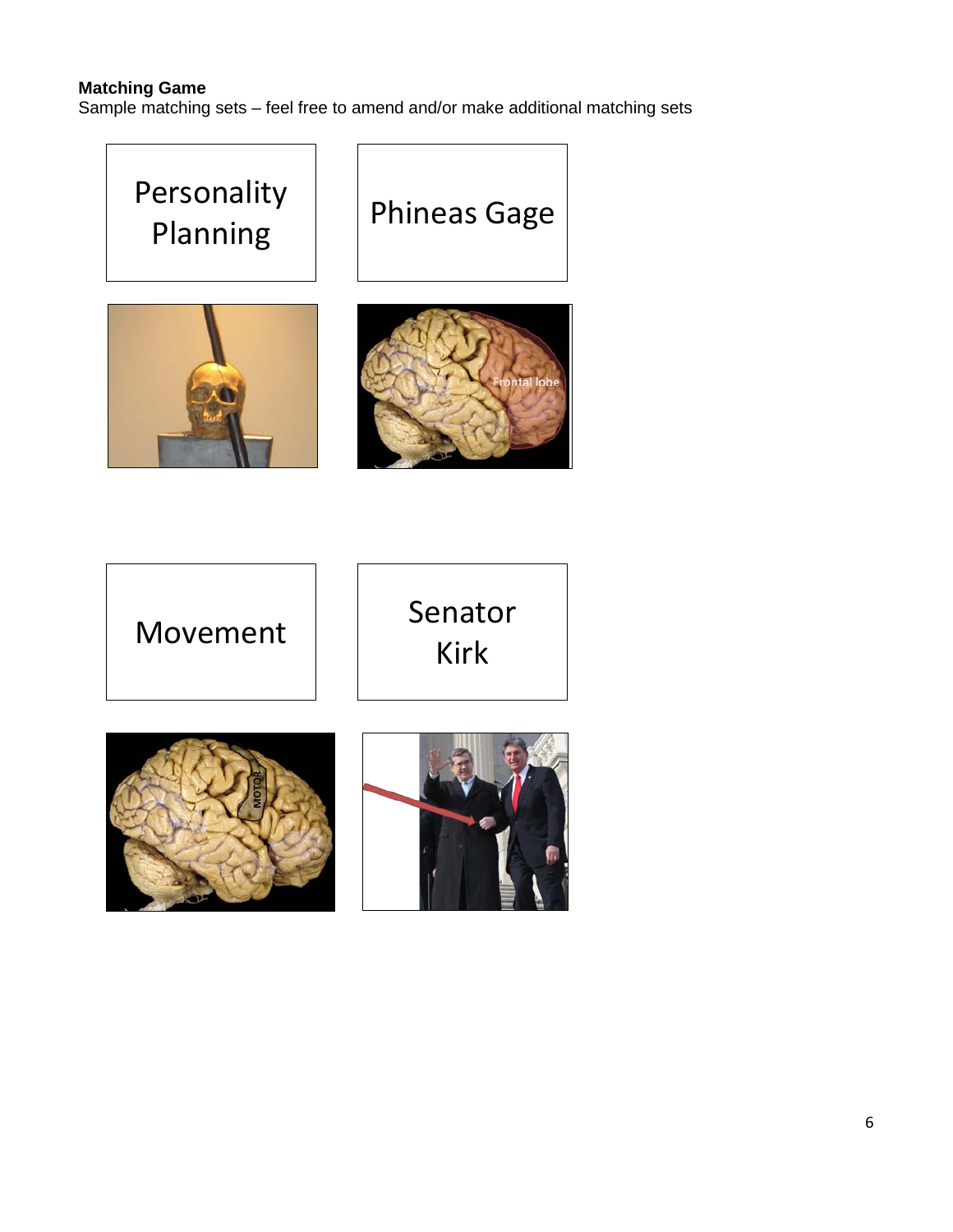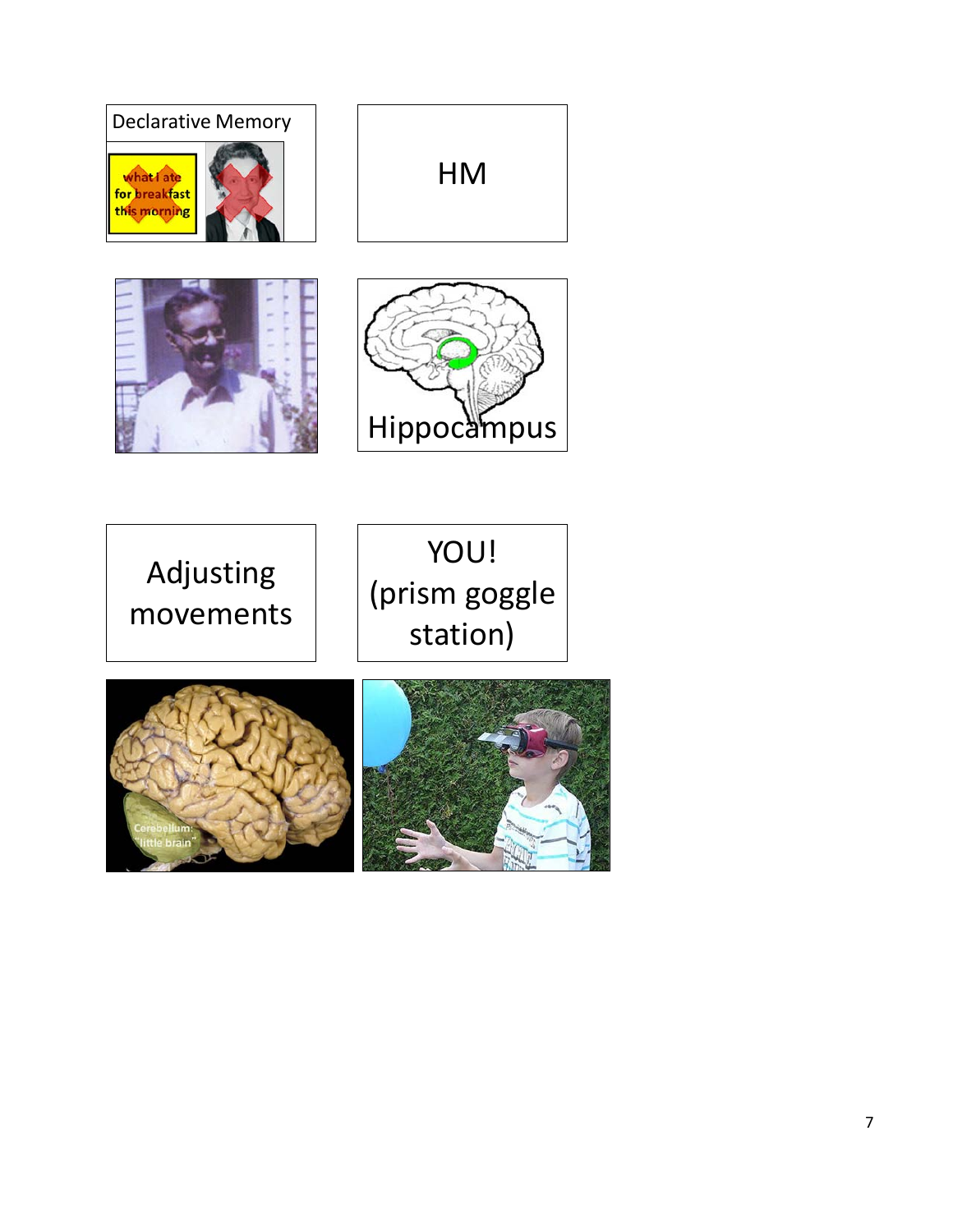